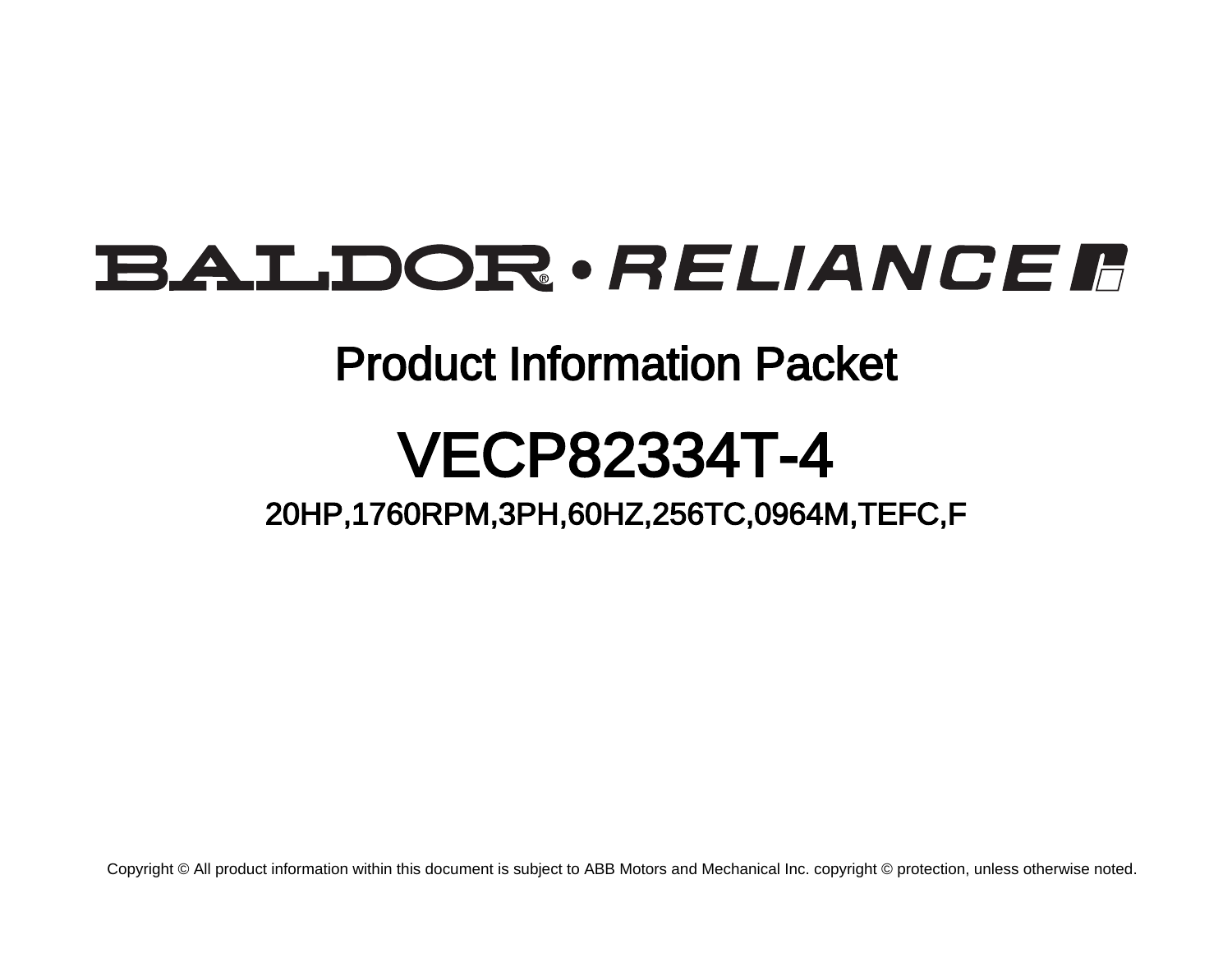## BALDOR · RELIANCE F Product Information Packet: VECP82334T-4 - 20HP,1760RPM,3PH,60HZ,256TC,0964M,TEFC,F

| <b>Part Detail</b> |        |             |            |             |        |                      |            |
|--------------------|--------|-------------|------------|-------------|--------|----------------------|------------|
| Revision:          | ১      | Status:     | PRD/A      | Change #:   |        | Proprietary:         | No         |
| Type:              | AC     | Elec. Spec: | 09WGT417   | CD Diagram: | CD0006 | Mfg Plant:           |            |
| Mech. Spec:        | 09K208 | Layout:     | 09LYK208   | Poles:      | 04     | <b>Created Date:</b> | 06-30-2017 |
| Base:              | N      | Eff. Date:  | 07-01-2022 | Leads:      | 3#12   |                      |            |

| <b>Specs</b>                           |                         |                                  |                                |
|----------------------------------------|-------------------------|----------------------------------|--------------------------------|
| <b>Catalog Number:</b>                 | VECP82334T-4            | <b>Insulation Class:</b>         | F                              |
| Enclosure:                             | <b>TEFC</b>             | <b>Inverter Code:</b>            | <b>Inverter Duty</b>           |
| Frame:                                 | 256TC                   | <b>KVA Code:</b>                 | G                              |
| <b>Frame Material:</b>                 | Iron                    | <b>Lifting Lugs:</b>             | <b>Standard Lifting Lugs</b>   |
| Motor Letter Type:                     | Three Phase             | <b>Locked Bearing Indicator:</b> | Locked Bearing                 |
| Output @ Frequency:                    | 20,000 HP @ 60 HZ       | Motor Lead Quantity/Wire Size:   | 3 @ 12 AWG                     |
| Synchronous Speed @ Frequency:         | 1800 RPM @ 60 HZ        | Motor Lead Exit:                 | Ko Box                         |
| Voltage @ Frequency:                   | 460.0 V @ 60 HZ         | <b>Motor Lead Termination:</b>   | <b>Ring Terminals</b>          |
| XP Class and Group:                    | CLI GP A, B, C, D       | Motor Type:                      | 0964M                          |
| <b>XP Division:</b>                    | Division II             | <b>Mounting Arrangement:</b>     | F <sub>1</sub>                 |
| <b>Agency Approvals:</b>               | <b>CCSA US</b>          | <b>Power Factor:</b>             | 87                             |
|                                        | <b>CSA EEV</b>          | <b>Product Family:</b>           | Chem Process S/P 32-8 IEEE 841 |
|                                        | <b>UR</b>               | <b>Pulley End Bearing Type:</b>  | Ball                           |
| <b>Auxillary Box:</b>                  | No Auxillary Box        | <b>Pulley Face Code:</b>         | C-Face                         |
| <b>Auxillary Box Lead Termination:</b> | None                    | <b>Pulley Shaft Indicator:</b>   | Standard                       |
| <b>Base Indicator:</b>                 | No Mounting             | <b>Rodent Screen:</b>            | None                           |
| <b>Bearing Grease Type:</b>            | Polyrex EM (-20F +300F) | <b>Shaft Extension Location:</b> | <b>Pulley End</b>              |
| Blower:                                | None                    | <b>Shaft Ground Indicator:</b>   | No Shaft Grounding             |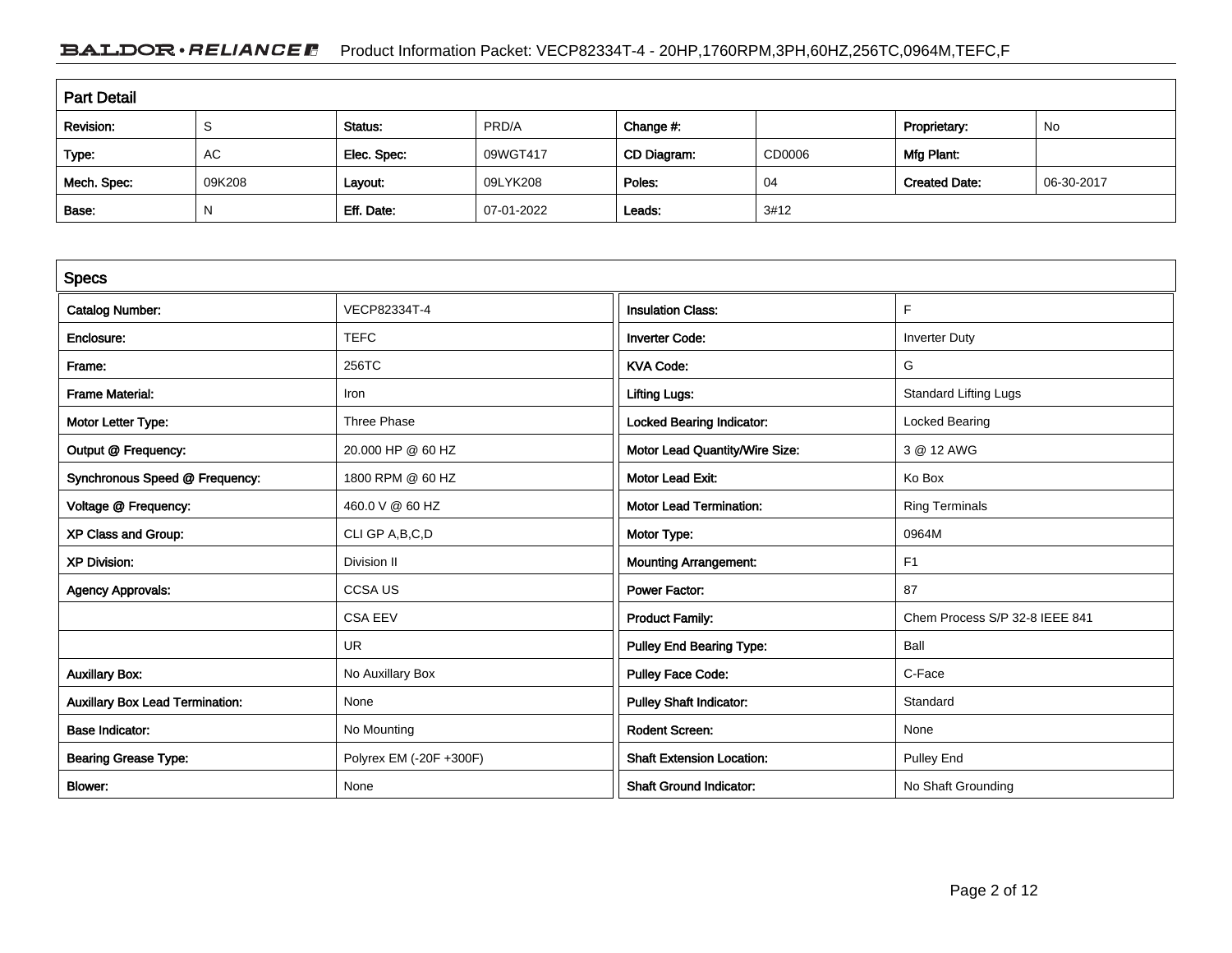| <b>Constant Torque Speed Range:</b>   | 1.3                       | <b>Shaft Rotation:</b>             | Reversible          |
|---------------------------------------|---------------------------|------------------------------------|---------------------|
| Current @ Voltage:                    | 23.000 A @ 460.0 V        | <b>Shaft Slinger Indicator:</b>    | No Slinger          |
| Design Code:                          | В                         | <b>Speed Code:</b>                 | Single Speed        |
| Drip Cover:                           | No Drip Cover             | <b>Motor Standards:</b>            | <b>NEMA</b>         |
| Duty Rating:                          | <b>CONT</b>               | <b>Starting Method:</b>            | Direct on line      |
| <b>Electrically Isolated Bearing:</b> | Not Electrically Isolated | Thermal Device - Bearing:          | None                |
| <b>Feedback Device:</b>               | NO FEEDBACK               | Thermal Device - Winding:          | None                |
| <b>Front Face Code:</b>               | Standard                  | <b>Vibration Sensor Indicator:</b> | No Vibration Sensor |
| <b>Front Shaft Indicator:</b>         | None                      | <b>Winding Thermal 1:</b>          | None                |
| <b>Heater Indicator:</b>              | No Heater                 | <b>Winding Thermal 2:</b>          | None                |
|                                       |                           | <b>XP Temp Code:</b>               | T <sub>3</sub> C    |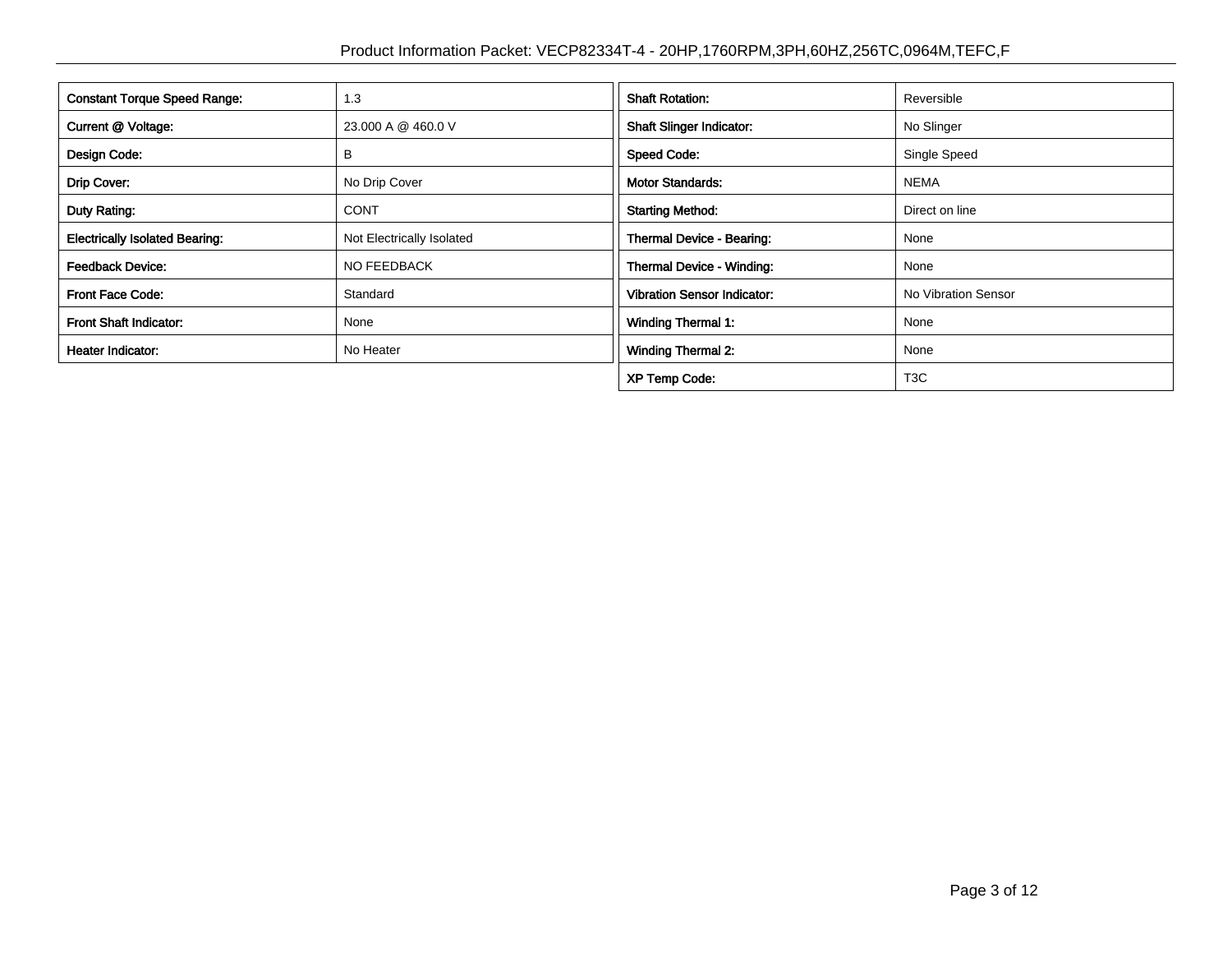| Nameplate NP4332       |                                |                                 |                                           |              |               |
|------------------------|--------------------------------|---------------------------------|-------------------------------------------|--------------|---------------|
|                        | <b>STK, NO,   VECP82334T-4</b> | P/N                             | <b>ENCLOSURE TEFC</b>                     |              |               |
|                        |                                |                                 |                                           |              |               |
|                        | SPEC. 09K208T417               | FRAME 256TC<br>$CC$ 010A        | S/N                                       |              |               |
| HP 20                  |                                | $HZ$ 60<br><b>CLASS F</b>       | <b>DE BRG</b> 6309<br><b>ODE BRG 6309</b> |              |               |
| <b>RPM</b> 1760        | <b>RPM MAX 2700</b>            | PH 3<br><b>DES</b> B            | <b>D.E. BRG.</b> 45BC03X30X               |              |               |
| $VOLT$ 460             |                                | KVA-CODE G                      | <b>O.D.E. BRG. 45BC03X30X</b>             |              |               |
| $AMP$  23              |                                | <b>MOTOR WEIGHT 355</b>         | <b>GREASE POLYREX EM</b>                  |              |               |
|                        | <b>RATING 40C AMB-CONT</b>     | MAX. KVAR $3.6$                 | <b>BLANK</b>                              |              |               |
| <b>NEMA-NOM-EFF193</b> | # OF ROTOR BARS 40             | <b>SER.F.</b>   1.15            | $IP$ 56                                   |              |               |
| <b>G.MIN.EFF 91.7</b>  |                                | $PF$ 87<br># OF STATOR SLOTS 48 | INV.TYPE PWM                              |              |               |
| <b>TEMP CODE T3C</b>   |                                | INVERTER-TEMP-CODE 180          |                                           |              |               |
| $TEMP = 160$           | CHP FR $60$                    | CHP TO $90$                     |                                           |              |               |
| CT HZ FROM 0-          | CT HZ TO $60$                  |                                 |                                           |              |               |
| HTR-VOLTS              | HTR-AMPS                       | <b>HTR-WATTS</b>                | MAX. SPACE HEATER TEMP.                   | VT HZ FROM O | VT HZ TO $60$ |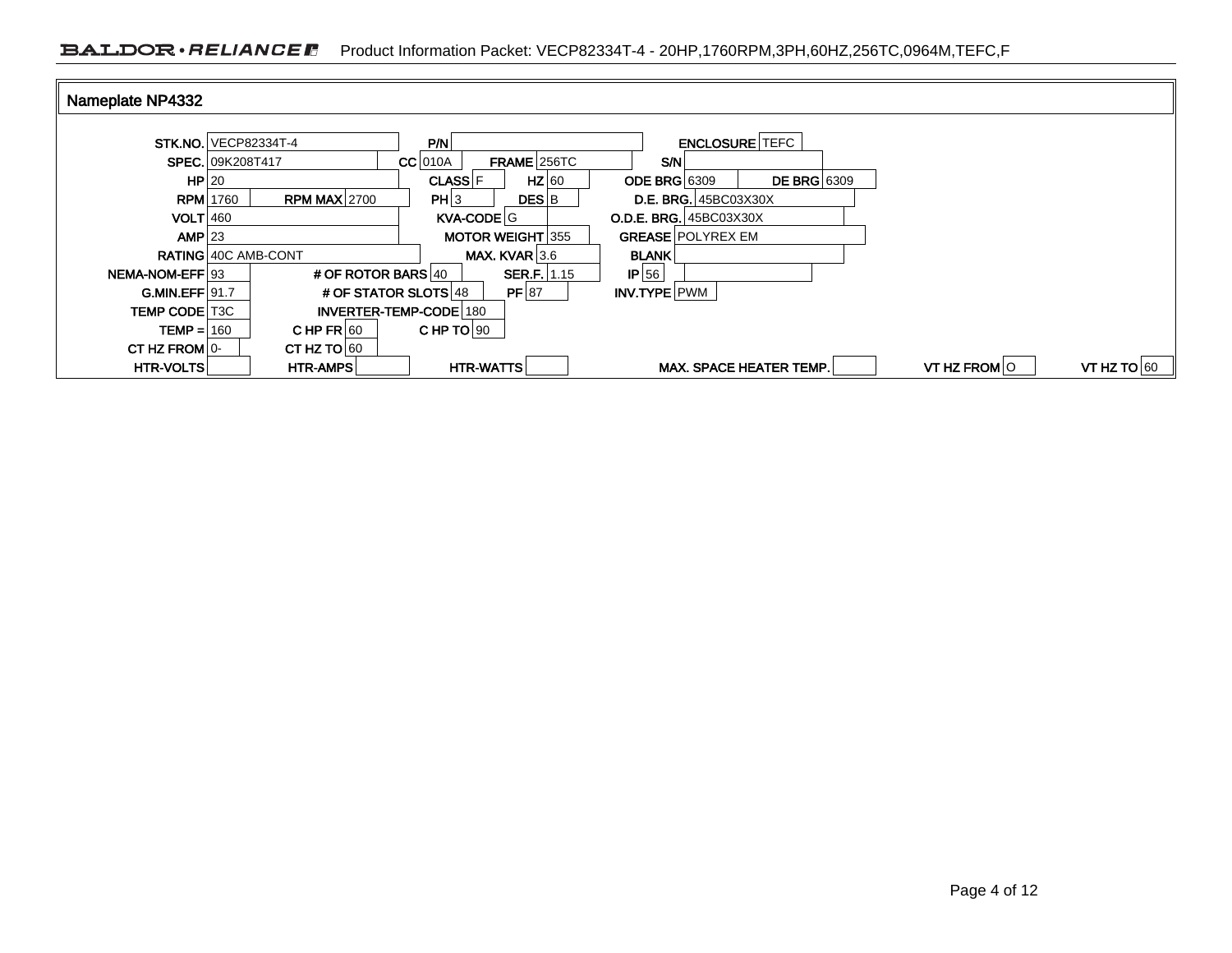| <b>Parts List</b>  |                                            |          |  |  |  |
|--------------------|--------------------------------------------|----------|--|--|--|
| <b>Part Number</b> | <b>Description</b>                         | Quantity |  |  |  |
| SA341021           | SA 09K208T417                              | 1.000 EA |  |  |  |
| RA329391           | RA 09K208T417                              | 1.000 EA |  |  |  |
| 37FN3002B02        | EXFN, PLASTIC, 7.50 OD, 1.503 ID           | 1.000 EA |  |  |  |
| HW1002A63          | WASHER, 5/8 HI-COLLAR SPRLCKWASHER         | 1.000 EA |  |  |  |
| 09CB1002A12P       | KOBX W/1.25 NPT LEAD HOLE & 2.38 MTG HOL   | 1.000 EA |  |  |  |
| 09GS1010           | GASKET, DWG, LEADWIRE SEPERATOR            | 1.000 EA |  |  |  |
| 51XW2520A12        | .25-20 X .75, TAPTITE II, HEX WSHR SLTD    | 4.000 EA |  |  |  |
| WD1000B16          | T&B CX70TN OR L70P TERMINAL LUG            | 1.000 EA |  |  |  |
| 10XN2520K06        | 1/4-20 X 3/8" HX HD SCREWGRADE 5, ZINC P   | 1.000 EA |  |  |  |
| HW1001A25          | LOCKWASHER 1/4, ZINC PLT .493 OD, .255 I   | 1.000 EA |  |  |  |
| HA3400A39          | STUD-3/8-16 X 6.44 OAL HEX                 | 4.000 EA |  |  |  |
| HW1001A38          | LOCKWASHER 3/8, ZINC PLT .688 OD, .382 I   | 4.000 EA |  |  |  |
| 12CB1503P          | CONDUIT BOX LID, CAST W/EPOXY PRIMER       | 1.000 EA |  |  |  |
| HW4500A20          | 1/8NPT SL PIPE PLUG                        | 1.000 EA |  |  |  |
| HA4017A08          | .125X3.50 GREASER EXTEN.                   | 1.000 EA |  |  |  |
| HA4017A10          | 1/8X1.25 GREASE EXT (F/S)                  | 1.000 EA |  |  |  |
| HW4019A01          | PIPE COUPLING 1/8 NPT, STEEL, ZINC COATING | 1.000 EA |  |  |  |
| HW4601A61          | INPRO SEAL #1698-A-17120-0, VBXX 309 BRG   | 1.000 EA |  |  |  |
| HW5100A11          | W3917-042 WVY WSHR (WB)                    | 1.000 EA |  |  |  |
| 10XN2520K36        | 1/4-20 X 2.25" HX HD SCRWGRADE 5, ZINC P   | 4.000 EA |  |  |  |
| 09EP1318A01P       | ENDPLATE, MACH EPOXY PRIMER                | 1.000 EA |  |  |  |
| 10XN3816K28        | 3/8-16 X 1.75 HEX HD CAP SCREW, GRADE 5    | 4.000 EA |  |  |  |
| HW1001A38          | LOCKWASHER 3/8, ZINC PLT .688 OD, .382 I   | 4.000 EA |  |  |  |
| HW4500A20          | 1/8NPT SL PIPE PLUG                        | 1.000 EA |  |  |  |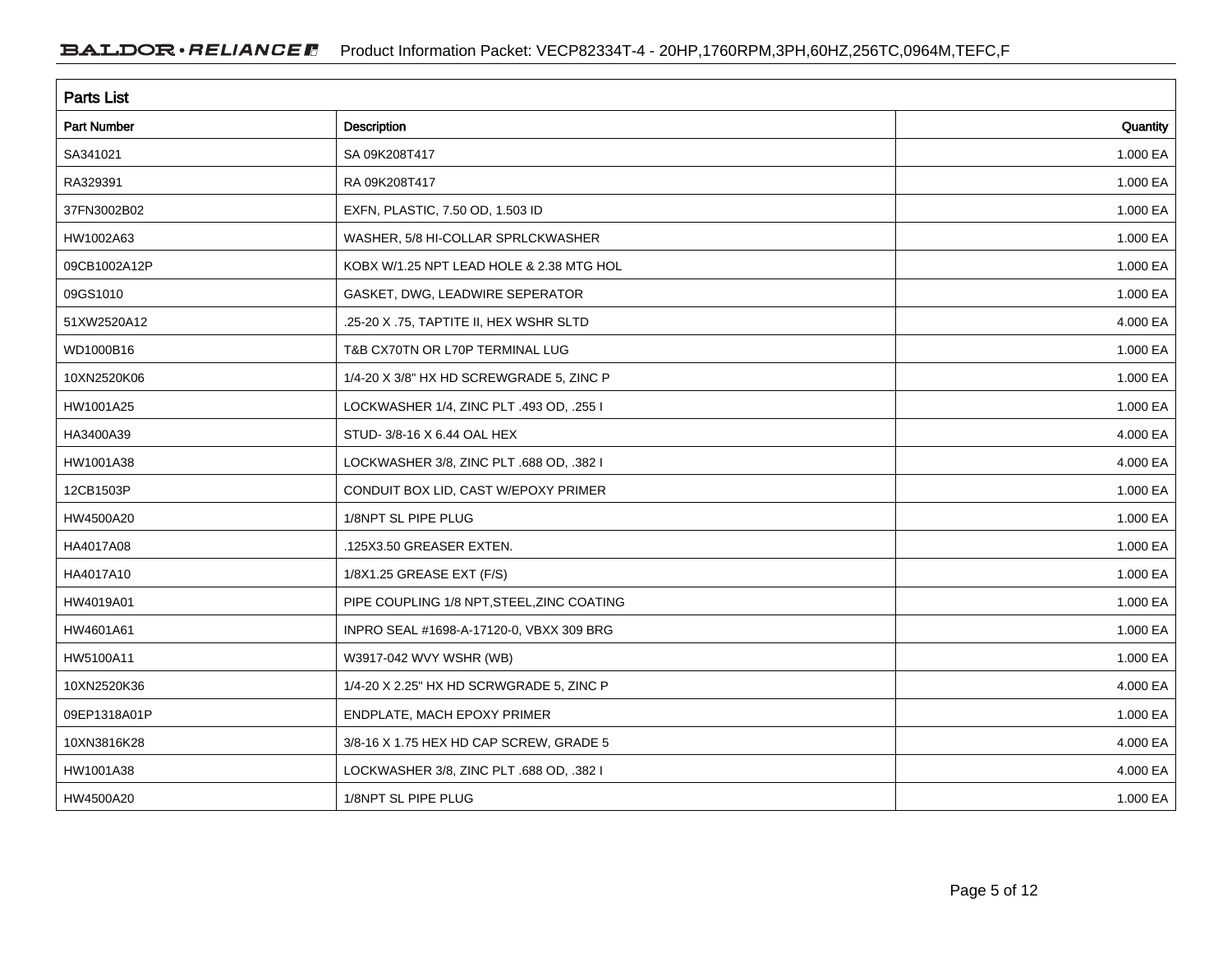| Parts List (continued) |                                           |          |  |  |  |
|------------------------|-------------------------------------------|----------|--|--|--|
| <b>Part Number</b>     | Description                               | Quantity |  |  |  |
| HW4601A61              | INPRO SEAL #1698-A-17120-0, VBXX 309 BRG  | 1.000 EA |  |  |  |
| 10XN2520K36            | 1/4-20 X 2.25" HX HD SCRWGRADE 5, ZINC P  | 4.000 EA |  |  |  |
| XY3816A12              | 3/8-16 FINISHED NUT                       | 4.000 EA |  |  |  |
| HW1001A38              | LOCKWASHER 3/8, ZINC PLT .688 OD, .382 I  | 4.000 EA |  |  |  |
| 12GS1002               | GASKET, CONDUIT BOX LID, NEOP             | 1.000 EA |  |  |  |
| 10XN3118K16            | 5/16-18 X 1' GRADE #5, STL, ZINC PLATE    | 2.000 EA |  |  |  |
| HW1001A31              | LOCKWASHER 5/16, ZINC PLT.591 OD, .319 I  | 2.000 EA |  |  |  |
| 09EP1118A02LP5         | FREP MACH, 309 BRG. EPOXY PRIMER & BLACK  | 1.000 EA |  |  |  |
| MJ5004A59              | ADHESIVE LOCTITE #401 SURFACE INSENSITIV  | 0.010 EA |  |  |  |
| HW2501G25              | KEY, 3/8 SQ X 2.875                       | 1.000 EA |  |  |  |
| MJ5001A14              | DYNAPRO SEALANT, CP MTR VC#2508050 (603   | 0.023 EA |  |  |  |
| MJ5002A01              | SILICON RUBBER SEALANT, 732CL 10.3 OZ TU  | 0.025 EA |  |  |  |
| WD1000B49              | T&B C73, RING TERMINAL 10-12 AWG 3/8 STUD | 3.000 EA |  |  |  |
| WD1000B25              | GND LUG, BURNDY L125HP OR T&B L125HP-BB   | 1.000 EA |  |  |  |
| 10XN3118K08            | 5/16-18 X .50 GRADE #5, STL, ZINC PLATE   | 1.000 EA |  |  |  |
| HW1001A31              | LOCKWASHER 5/16, ZINC PLT.591 OD, .319 I  | 1.000 EA |  |  |  |
| HW4500A21              | 1618BALEMITE FITTING 825 UNIVERSAL        | 1.000 EA |  |  |  |
| HA4051A00              | PLASTIC CAP FOR GREASE FITTING            | 1.000 EA |  |  |  |
| HW4500A17              | 317400 ALEMITE GREASE RELIEF              | 1.000 EA |  |  |  |
| HA4002A03              | #304 S.S. DRAIN FITTING, .125 NPT (.44 H  | 1.000 EA |  |  |  |
| MJ1000A02              | GREASE, POLYREX EM EXXON                  | 0.080 LB |  |  |  |
| HW4500A03              | GREASE FITTING, .125 NPT 1610(ALEMITE) 8  | 1.000 EA |  |  |  |
| HA4051A00              | PLASTIC CAP FOR GREASE FITTING            | 1.000 EA |  |  |  |
| HW4500A17              | 317400 ALEMITE GREASE RELIEF              | 1.000 EA |  |  |  |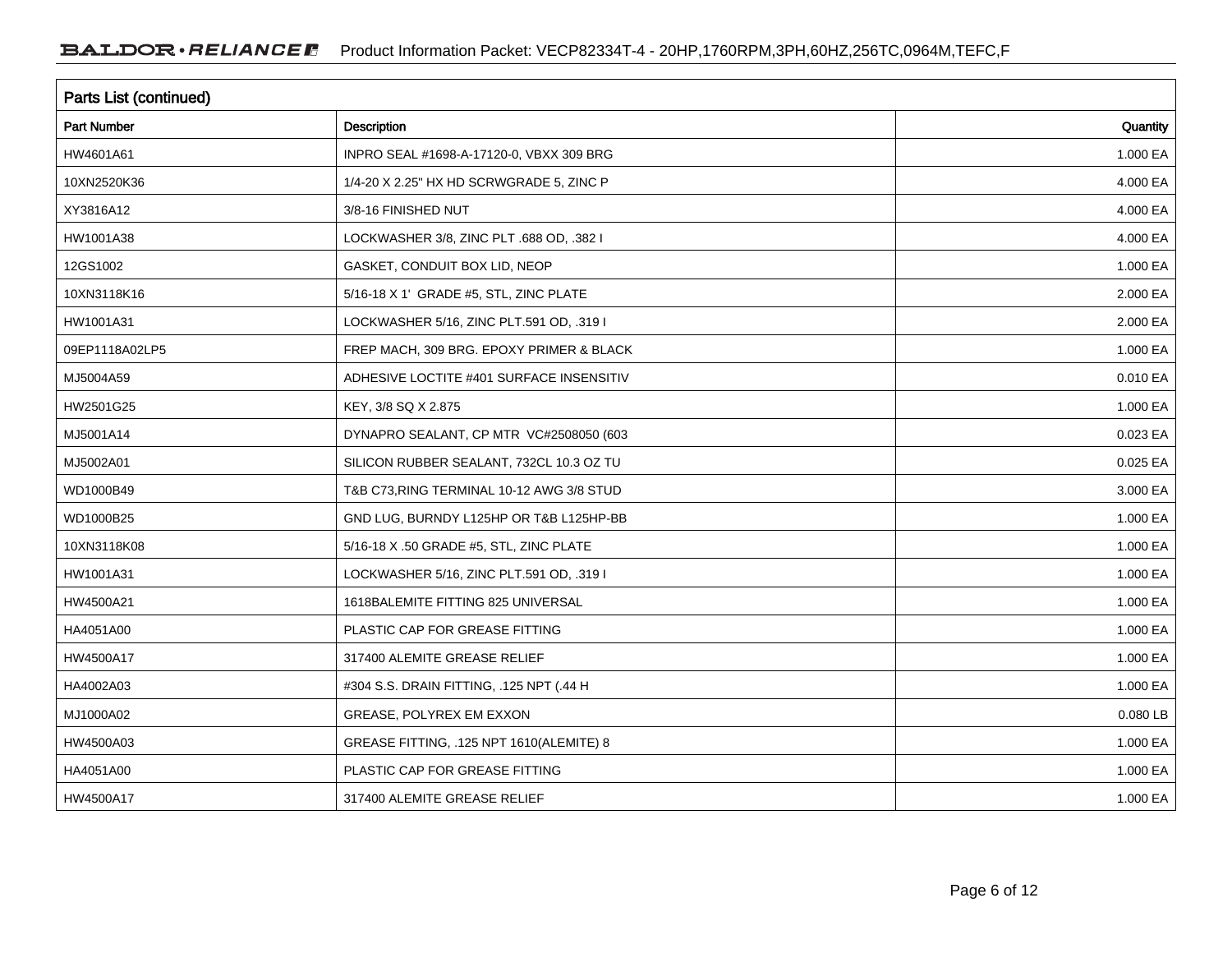| HA4002A03   | #304 S.S. DRAIN FITTING, .125 NPT (.44 H) | 1.000 EA     |
|-------------|-------------------------------------------|--------------|
| MJ5001A27   | 32220KN GRAY SEALER *MIN BUY 4 QTS=1GAL   | 0.031 QT     |
| HW2500A25   | WOODRUFF KEY USA #1008 #BLOW CARBON STEE  | 1.000 EA     |
| 09FH1000LP5 | FAN COVER, CAST W/EPOXY PRIMER & PAINT    | 1.000 EA     |
| MG1025N19   | WILKOFAST, 778.50, RELIANCE BLUE-GREEN 8  | 0.050 GA     |
| 85XU0407S04 | 4X1/4 U DRIVE PIN STAINLESS               | 4.000 EA     |
| LB1449      | DIV-2/NEC WARNING LABEL                   | 1.000 EA     |
| LB1115N     | LABEL, LIFTING DEVICE (ON ROLLS)          | 1.000 EA     |
| LB1119N     | <b>WARNING LABEL</b>                      | 1.000 EA     |
| LC0006      | <b>CONNECTION LABEL</b>                   | 1.000 EA     |
| NP4332      | SS IEEE841-2021 INV DIV-2 UL CSA-C US EE  | 1.000 EA     |
| 40PA1017    | PACKAGING GROUP, 09 VERT LARGE FLANGE     | 1.000 EA     |
| MN416A01    | TAG-INSTAL-MAINT no wire (2100/bx) 4/22   | 1.000 EA     |
| LD7020D03   | LEAD SET, 12AWG, 3 LEAD, 20" LONG LEADS   | 1.000 EA $ $ |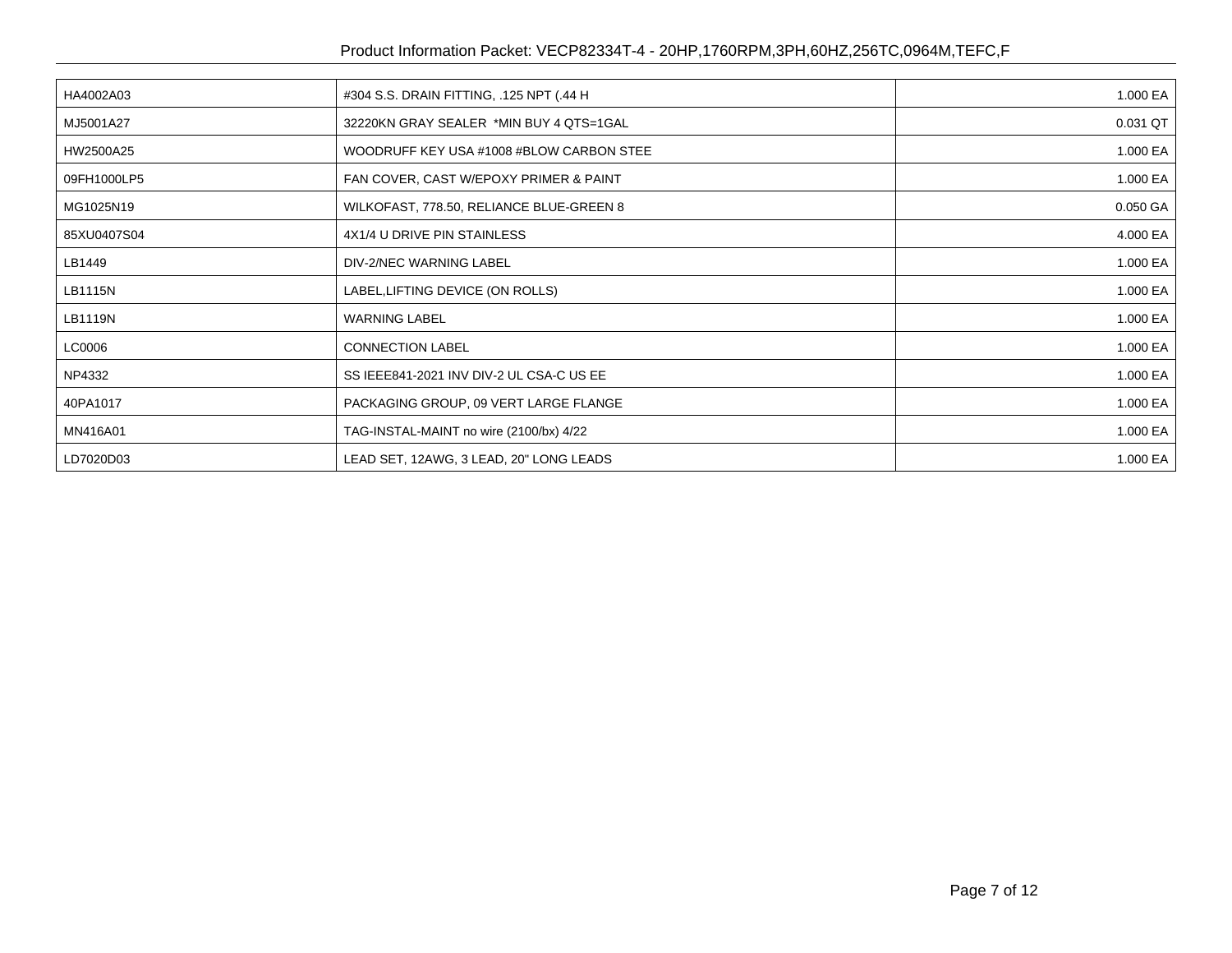#### **AC Induction Motor Performance Data**

### Record # 92352Typical performance - not guaranteed values

| <b>Winding: 09WGT417-R001</b><br><b>Type: 0964M</b> |                   |              | <b>Enclosure: TEFC</b>                       |                  |  |
|-----------------------------------------------------|-------------------|--------------|----------------------------------------------|------------------|--|
| <b>Nameplate Data</b>                               |                   |              | 460 V, 60 Hz:<br><b>Single Voltage Motor</b> |                  |  |
| <b>Rated Output (HP)</b>                            |                   | 20           | <b>Full Load Torque</b>                      | 59.51 LB-FT      |  |
| <b>Volts</b>                                        |                   | 460          | <b>Start Configuration</b>                   | direct on line   |  |
| <b>Full Load Amps</b>                               |                   | 23           | <b>Breakdown Torque</b>                      | 185 LB-FT        |  |
| <b>R.P.M.</b>                                       |                   | 1760         | <b>Pull-up Torque</b>                        | 94.7 LB-FT       |  |
| Hz                                                  | 60 Phase          | 3            | <b>Locked-rotor Torque</b>                   | 115 LB-FT        |  |
| <b>NEMA Design Code</b>                             | <b>B KVA Code</b> | G            | <b>Starting Current</b>                      | 145 A            |  |
| <b>Service Factor (S.F.)</b>                        |                   | 1.15         | <b>No-load Current</b>                       | 7 A              |  |
| <b>NEMA Nom. Eff.</b>                               | 93 Power Factor   | 87           | Line-line Res. $@$ 25 <sup>o</sup> C         | $0.41873 \Omega$ |  |
| <b>Rating - Duty</b>                                |                   | 40C AMB-CONT | Temp. Rise @ Rated Load                      | $60^{\circ}$ C   |  |
| S.F. Amps                                           |                   |              | Temp. Rise @ S.F. Load                       | $76^{\circ}$ C   |  |
|                                                     |                   |              | <b>Locked-rotor Power Factor</b>             | 29.4             |  |

### **Load Characteristics 460 V, 60 Hz, 20 HP**

| % of Rated Load     | 25     | 50     | 75     | 100    | 125  | 150    | S.F. |
|---------------------|--------|--------|--------|--------|------|--------|------|
| <b>Power Factor</b> | 58     | 78     | 85     | 88     | 88   | 88     | 88   |
| Efficiency          | 91.4   | 93.8   | 93.9   | 93     | 92.3 | 91     | 92.7 |
| <b>Speed</b>        | 1792.1 | 1783.4 | 1774.6 | 1764.6 | 1754 | 1740.6 | 1758 |
| Line amperes        | 8.93   | 12.8   | 17.6   | 22.9   | 28.7 | 35.1   | 26.4 |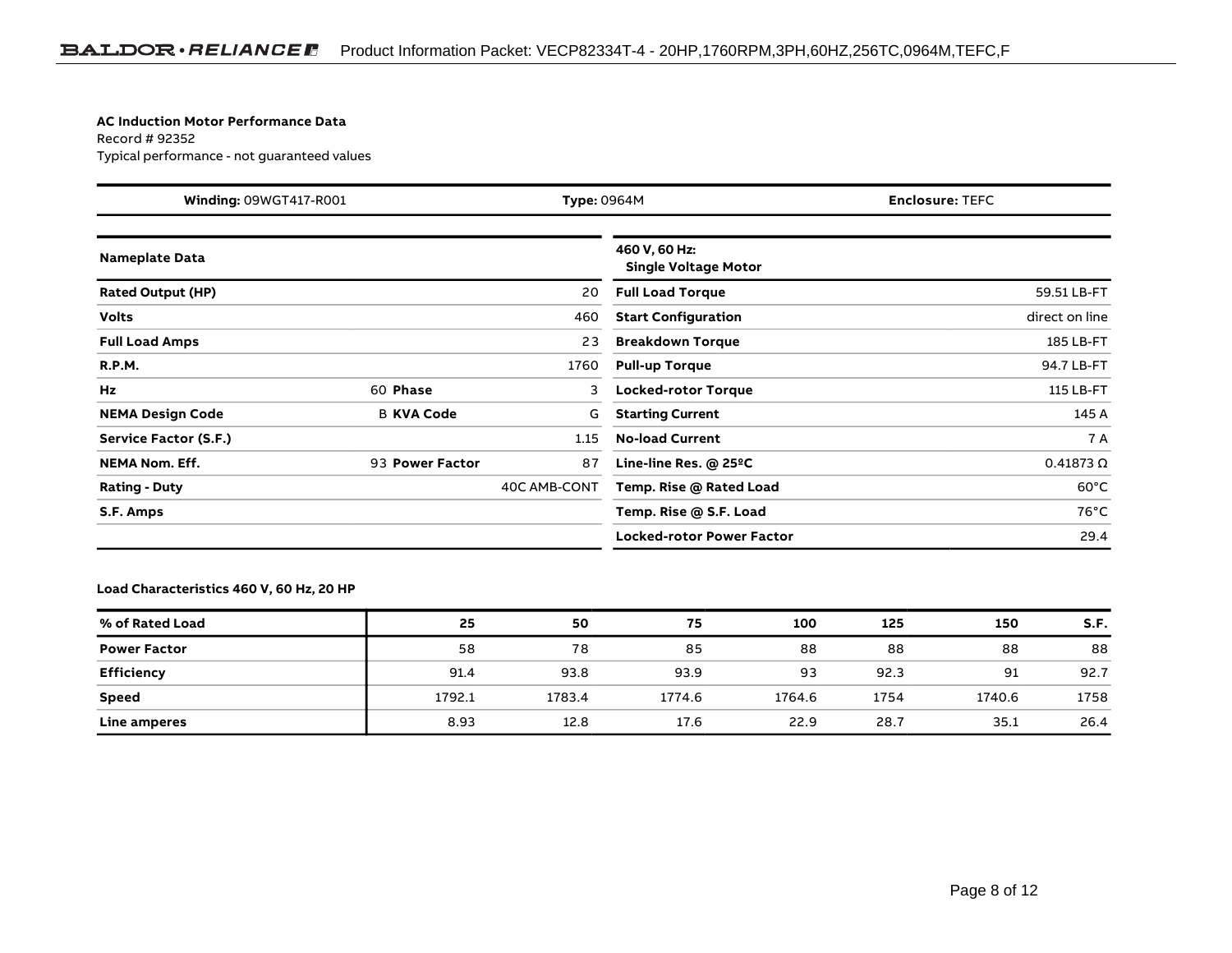

Performance Graph at 460V, 60Hz, 20.0HP Typical performance - Not guaranteed values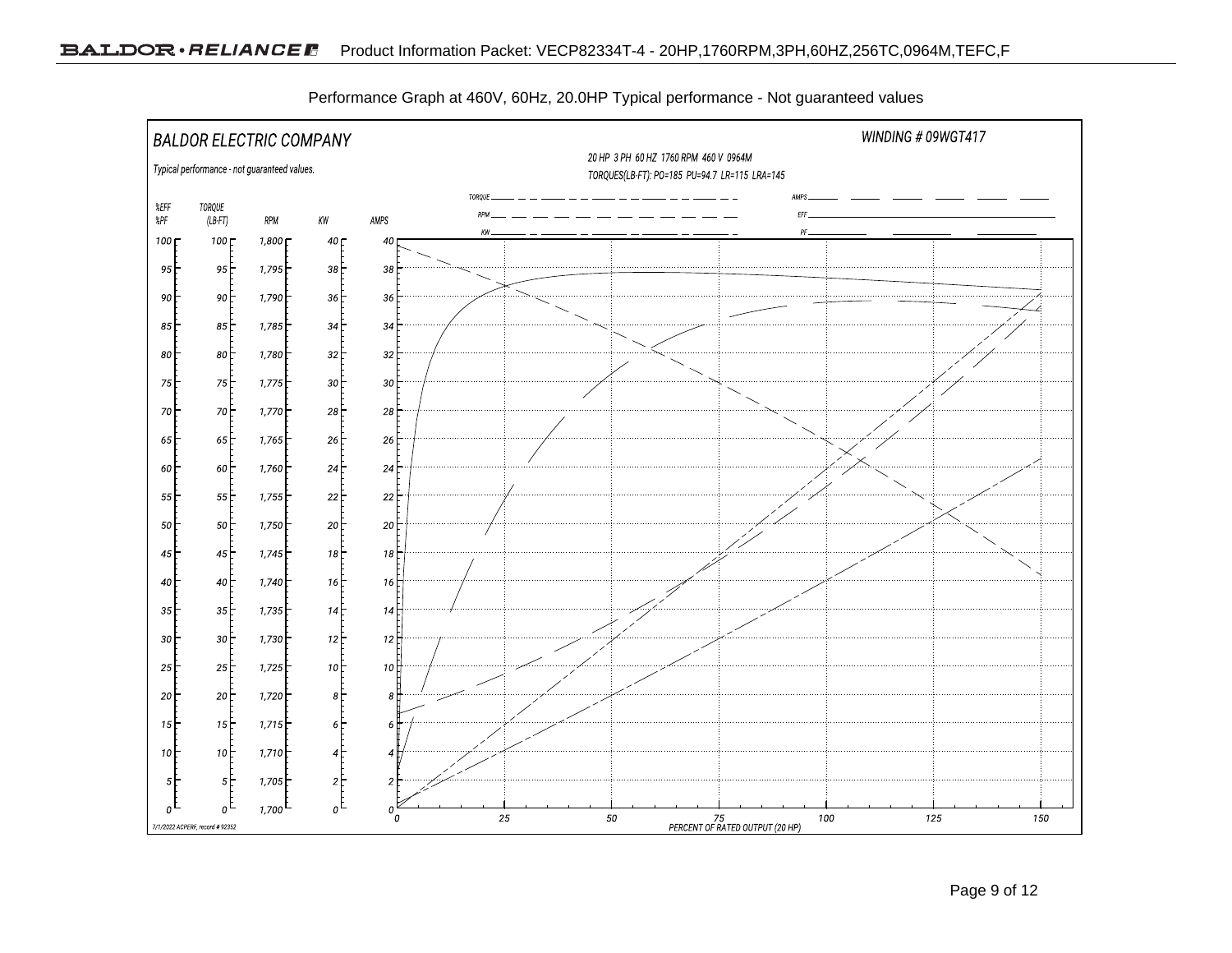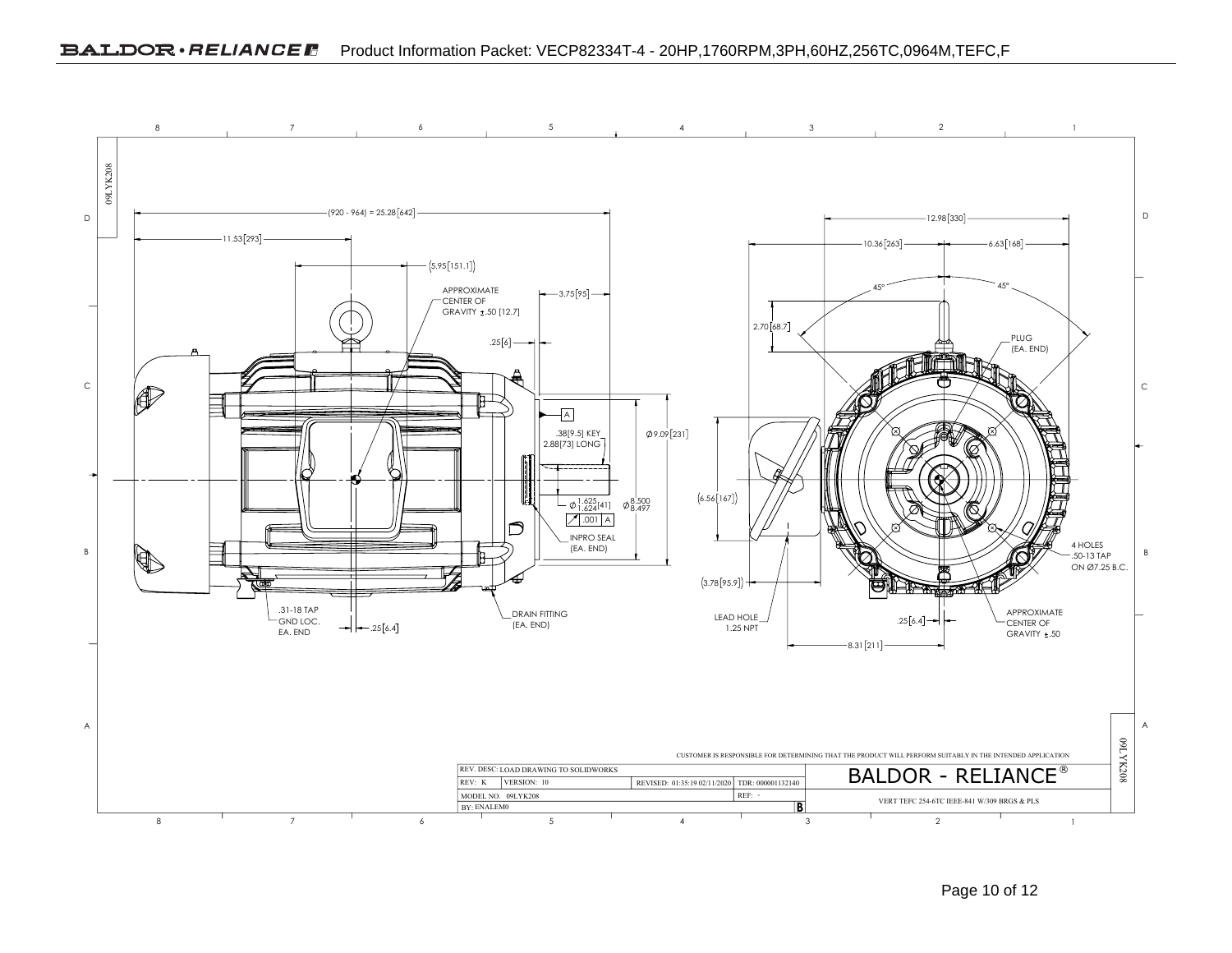